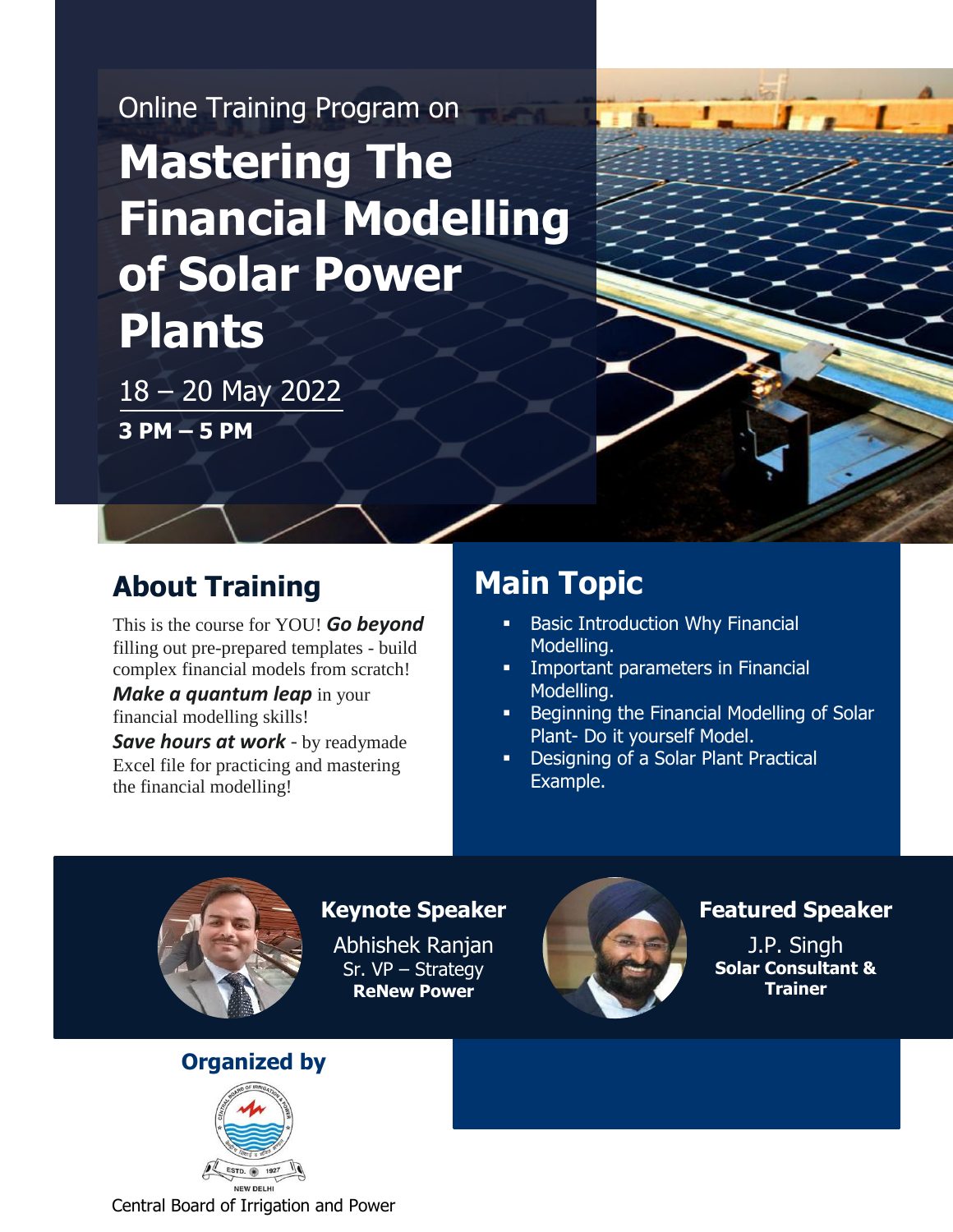**Institution, setup by GOI in 1927 is serving the nation in Central Board of Irrigation & Power (CBIP) a premier the disciplines of Power, Renewable Energy and Water Resources Sectors for more than 94 years.**

**It is an exchange and knowledge bank for dissemination of technical knowledge & professional experience to help Engineers/ Professionals to update their knowledge and gain practical know-how.**

## **Unique Features of Online Trainings**

- **Training with high safety of participant's as no travel & travel related cost is involved.**
- **Expert's Panel discussions within participants.**
- **Learning and working balance as our sessions are planned for 2 hours per day.**
- **Well proven online platform with high cyber security.**
- **Live message chat, live voice chat, polls and quiz.**
- **Real time engagement.**

## **Objective**

- **To disseminate technical knowledge through various modes, e.g., publication of technical documents, organizing conferences /workshops.**
- **To provide specialized training to the professionals in the Power, Renewable Energy and Water Resources Sectors.**

## **Address For Correspondence**

**Sh. A.K. Dinkar, Secretary, CBIP Sh. Sanjeev Singh, Director (E), CBIP**

**Nodal Officer : Sh. Vishan Dutt, Chief Manager, CBIP M: 9811431554, E-mail[: vishandutt@cbip.org](mailto:vishandutt@cbip.org)  Sh. S.K. Batra, Consultant, CBIP M: 9811943812, E-mail[: batra@cbip.org](mailto:batra@cbip.org)**

**Central Board of Irrigation & Power Malcha Marg, Chanakyapuri, New Delhi - 110021 Phone: 011 26115984/26116567, Fax: 011 2611 6347; E-mail: [cbip@cbip.org](mailto:cbip@cbip.org)**

## **Sponsorship Opportunity**

## **Background Facilitation Charges**

**The duration of the online training will be of 2 days (2 hrs. on each day) out of which 1hr 30 minutes will be for tech. session followed by 30 minutes for Q/ A session.**

|                      | Login fee for the participants is as follows: |  |  |
|----------------------|-----------------------------------------------|--|--|
| Members*             | Rs. 4,000/- per participant                   |  |  |
| (CBIP, CIGRE & AARO) |                                               |  |  |
| <b>Non Members</b>   | Rs. 4,500/- per participant                   |  |  |
| <b>Students</b>      | Rs. 750/- per student                         |  |  |
| Note: 18% GST extra  |                                               |  |  |

**The program is limited to 200 participants, which will be on First cum First serve basis.**

**\*CPSUs, PSUs, Centre & State Utilities, Regulatory Commission, Research Institution and Key Pvt. Sector organization are member of CBIP.**

## **To Register**

**The perspective participants, desirous of attending the above event may register themselves by sending the following details to CBIP along with necessary payments:**

**Title of event, Name, Designation, Organization, Mailing address and Phone / Fax/E-mail**

**Payments of facilitation charges should be made by bank transfer and cheque at par/Demand Draft drawn in favour of "Central Board of Irrigation and Power", payable at New Delhi.**

| <b>Account Details for Online Payment</b> |                                              |  |
|-------------------------------------------|----------------------------------------------|--|
| <b>Account No.</b>                        | 00031110004411                               |  |
| <b>Account Name</b>                       | <b>Central Board of Irrigation and Power</b> |  |
| <b>Bank Name</b>                          | HDFC Bank, 209-214, Kailash Building,        |  |
|                                           | 26, K.G. Marg, New Delhi 110001              |  |
| <b>IFS Code</b>                           | HDFC0000003                                  |  |
| <b>MICR No.</b>                           | 110240001                                    |  |
| <b>Swift Code</b>                         | <b>HDFCINBBDEL</b>                           |  |
| <b>GST No.</b>                            | 07AAAJC0237F1ZU                              |  |

**Note: Registered participants will get link 1 day prior to event. The Name of the event should be mentioned under subject in all the correspondence relating to this event. Also after making of the payment online in respect of the event, the details like UTR/Organization name to be furnished immediately.**

| Platinum Sponsor: Rs. 50,000/-                                                                                        | Gold Sponsor: Rs. 30,000/-              | Silver sponsor - Rs. 20,000/- |  |  |
|-----------------------------------------------------------------------------------------------------------------------|-----------------------------------------|-------------------------------|--|--|
| Free Login for the event: for Platinum                                                                                | Free Login for the event: for           | Free Login for the event: for |  |  |
| Sponsor - up to 10 nos.                                                                                               | Gold Sponsor - up to 5 nos.             | Silver Sponsor - up to 3 nos. |  |  |
| <b>Speaking Slot: 10 minutes</b>                                                                                      |                                         |                               |  |  |
| Full visibility & wider publicity: through display of logo on the Brochure for email marketing for the virtual event, |                                         |                               |  |  |
| on the banner for display during the event, on the websites of CBIP/CIGRE-India.                                      |                                         |                               |  |  |
| Sharing of data of participants: to have a chance to connect with new customers for business exposure.                |                                         |                               |  |  |
| Coverage/ Publicity in Key Journal: i.e. Water & Energy Intl. Journal, which has a circulation of 10,000 to focused   |                                         |                               |  |  |
| professionals & stakeholders.                                                                                         |                                         |                               |  |  |
| A4 size advt. for printing in monthly W&E                                                                             | A4 size advt. for printing in monthly   | $\blacksquare$                |  |  |
| Intl. journal (Special Position) single issue                                                                         | W&E Intl. journal (Inside) single issue |                               |  |  |